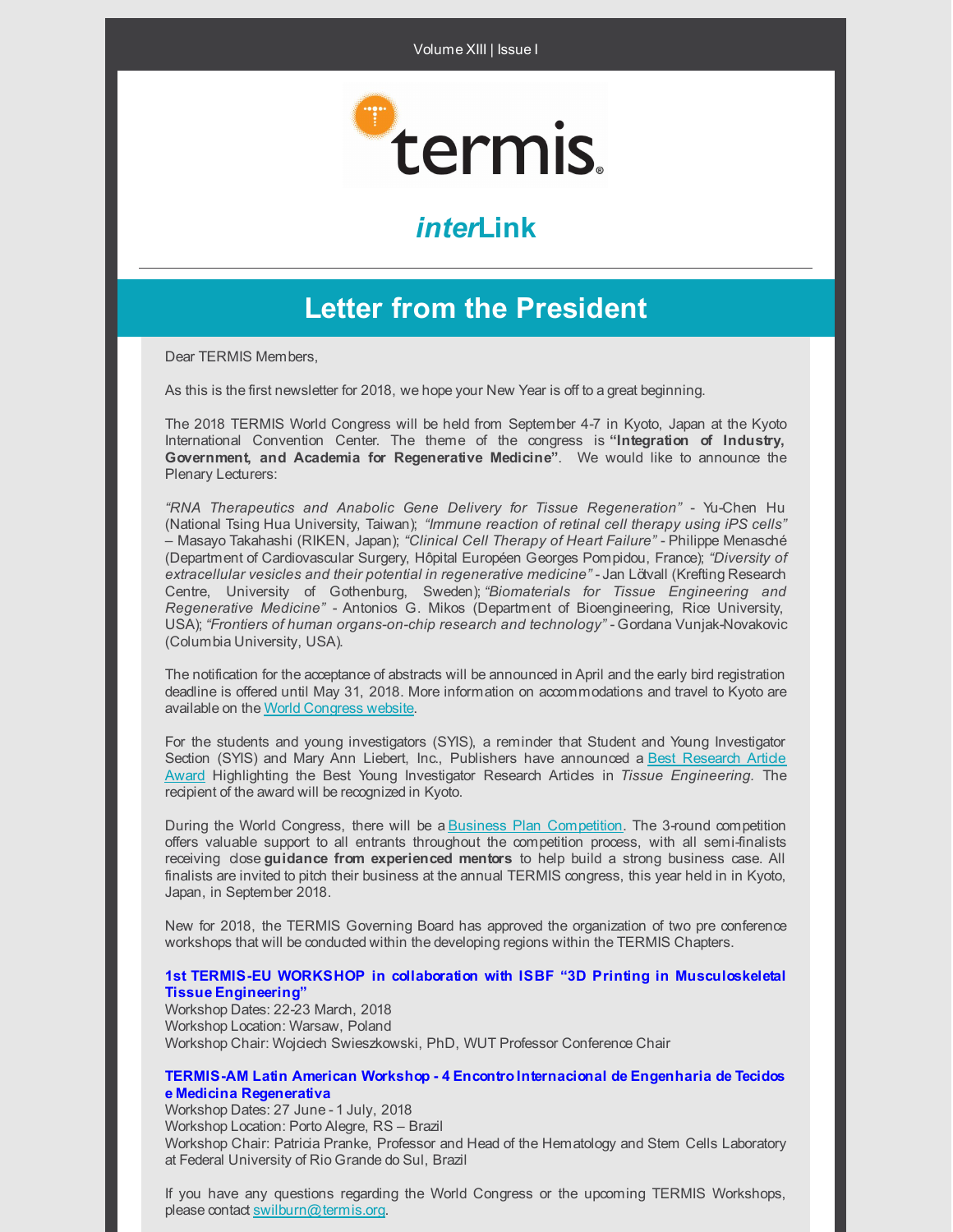

### **Registration is Now OPEN!**

The early bird registration rates are available until May 31, 2018 Midnight Japanese Local Time.

[Registration](https://www.termis.org/wc2018/registration.php) Information

 $\mathsf{T}$ termis

**TERMIS-WC 2018 Business Plan Competition APPLY NOW!** 3:59 GMT 5th March 2018

### **2018 Business Plan Competition**

*Are you a student or an early-stage researcher working in tissue engineering or regenerative medicine with an idea or research you want to commercialise?*

*The TERMIS Business Plan Competition is here to help!*

BPC [Information](https://www.termis.org/wc2018/bpc.php)

### **SYIS / Mary Ann Liebert, Inc. Best Research Article Award**

TERMIS Student and Young Investigator Section (SYIS) and Mary Ann Liebert, Inc., Publishers Best Research Article Award Highlighting the Best Young Investigator Research Articles in *Tissue Engineering*

Learn More About the SYIS [Award](https://www.termis.org/wc2018/syis.php)

### **Employment Opportunities**

Current Job [Postings](https://www.termis.org/employment.php)

**Please contact the Executive Administrator if you are interested in posting an opening.**

### **2017 Election Results**

In December, TERMIS conducted the annual election. The list below provides the final results for each of the various open positions within the TERMIS Board and Chapter Councils/Committees.

The terms for ALL positions began January 1,

#### **TERMIS-AP**

*The one (1) open position for the Chair-Elect*

Anthony Weiss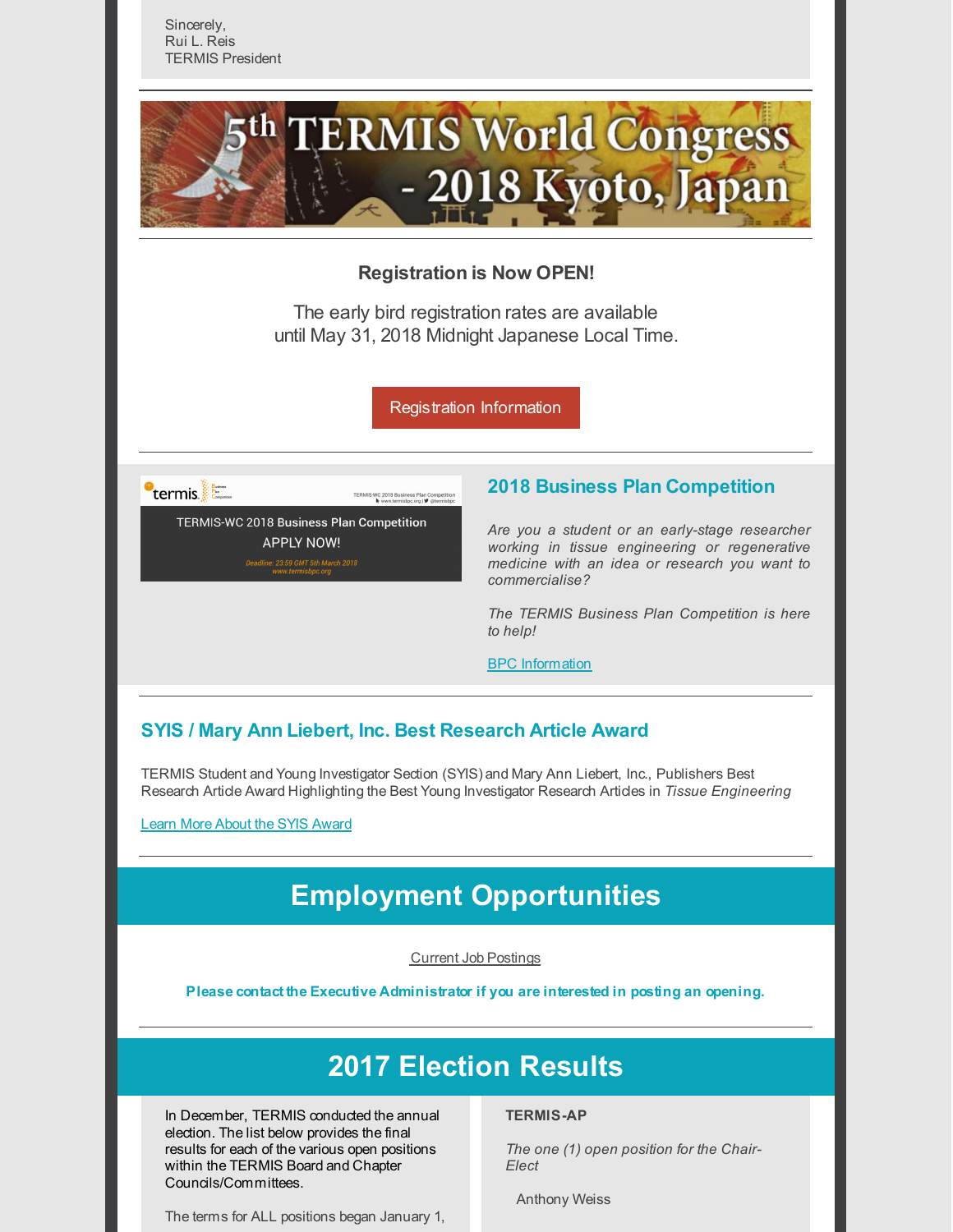2018. The term for each of the above offices is three (3)years, except for the TERMIS-AM Membership Committee members, whose term is for two  $(2)$  years.

#### **TERMIS Global**

*The one (1) open position within the Editorial Committee*

Nathaniel Hwang

#### **Emerging Countries**

*The one (1) open position for the Memberat-Large: Emerging Countries*

Inga Marijanovic

#### **TERMIS-AM**

*The one (1) open position for the Chair-Elect*

Molly Shoichet

*The five (5) open positions for the Council*

Bryan Brown Jonathan Butcher Shay Soker Jan Stegemann Joyce Wong

*The one (1) open position for the Memberat-Large: AM*

Eric Brey

*The one (1) open position on the Awards Committee*

Brendan Harley

*The three (3) open positions on the Membership Committee*

Kacey Marra Jiro Nagatomi Nick Willett

*The two (2) open position on the Nominating Committee*

Stephen Badylak Robert Nerem

*The one (1) open position for the Council* (In the election, the results for this position was a tie in the number of votes for two of the three candidates. The TERMIS Governing Board has approved for the candidates with the tie votes to both serve as a member of the TERMIS-AP Council.)

Heung Jae Chun Akon Higuchi

*The two (2) open positions from the TERMIS-AP to be members on the TERMIS Global Endorsement Committee*

Jun-ichiro Jo Ill Keun Kwon

#### **TERMIS-EU**

*The three (3) open positions on the EU Council*

David Eglin Michael Monaghan Lorenzo Moroni

#### **Students or young investigators within the European (EU)**

*The (1) open position for the Chair-Elect*

Filippo Cipriani

*The (1) open position for the Secretary*

Diana Gaspar

**We would like tothank everyone for casting their votes in the election.**

**If you are interested in running for a position within TERMIS, the call for nominations for the 2018 election will be sent out tothe membership at the end of August.**

# **2021 TERMIS World Congress CALL FOR PROPOSALS**

On behalf of TERMIS Global and the TERMIS-EU, we would like to announce the solicitation of proposals for consideration to host the 2021 TERMIS World Congress, which will be held within the EU. If you are interested in hosting the 2021 TERMIS World Congress, please submit your request to the TERMIS Executive Administrator at swilburn@termis.org. You will be provided with a meeting host form that

asks detailed questions about the meeting organizers, location/venue, program, and meeting financials as

well as documents providing guidelines for hosting the 2021 TERMIS World Congress.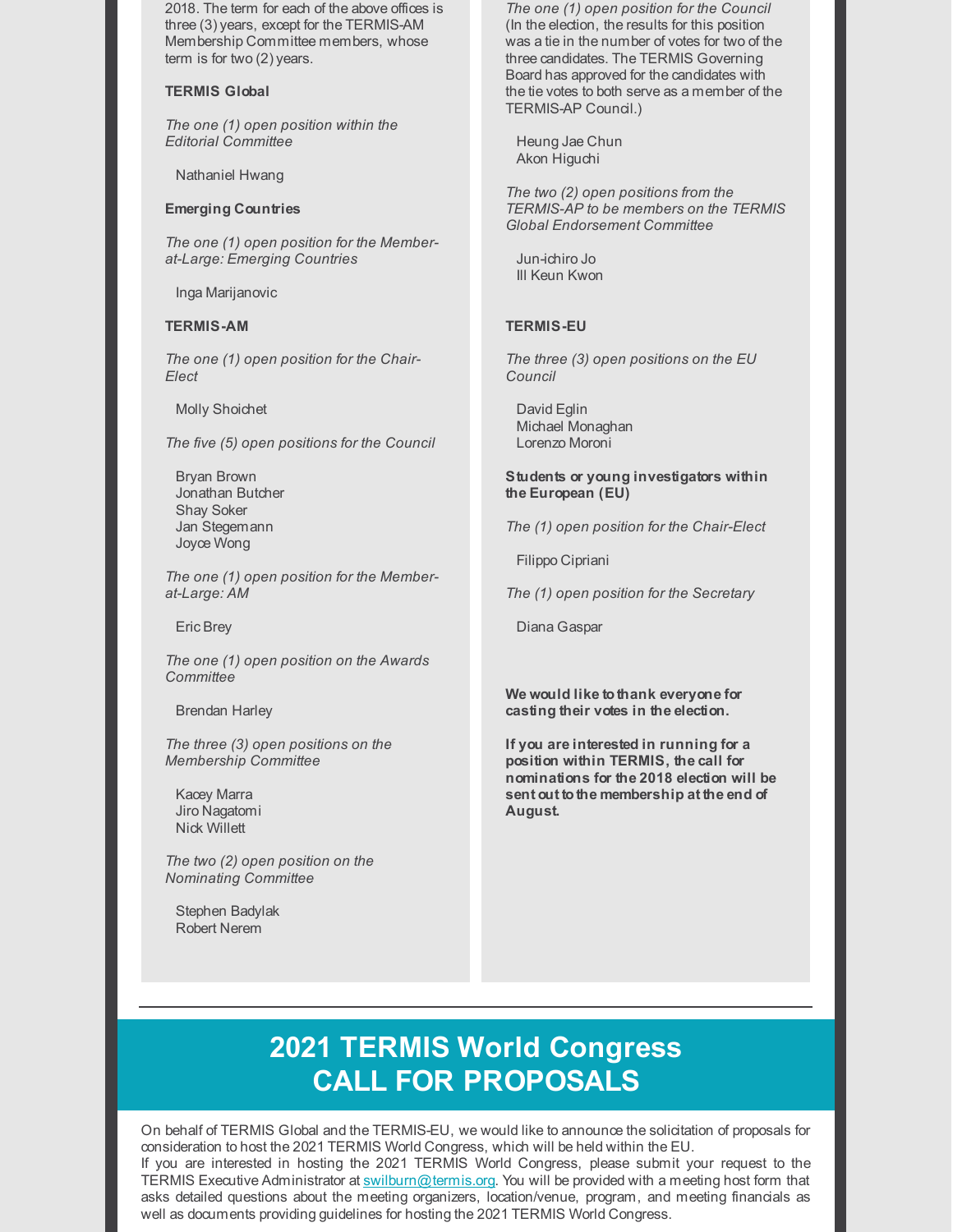*Those groups that submit a proposal for consideration to host the 2021 TERMIS World Congress are asked to present their proposals during the TERMIS-EU Council meeting that will be held during the 2018 TERMIS World Congress in Kyoto, Japan. The proposers must be present in Kyoto.* **The deadline for submitting proposals for the 2021 TERMIS World Congress is Saturday, 30 th June 2018.**

### **TERMIS-AM Awards Program 2018**

### **Nominations Due: May 11th**

We are pleased to announce that the opening of the TERMIS-AM's awards program for 2018. The Awards Committee has established an awards program to recognize achievements accomplished by its members residing within the Americas.

The complete list of awards is available [online](http://www.termis.org/chapters_na_awards.php). **Nomination packages for any TERMIS-AM award should be submitted to Sarah Wilburn by Friday, May 11, 2018.** The criteria for submitting a nomination must be followed in order for the nomination to be accepted.

The awardees will be presented with their award at the 2018 TERMIS World Congress in Kyoto, Japan in September. When the awards are presented in the year of the World Congress, the recipients are presented with their award during an awards ceremony. The recipients will not be provided with time to present their work.

#### **Please submit your nomination packages to:**

TERMIS-AM Awards Committee c/o Sarah Wilburn TERMIS Administrator E: [swilburn@termis.org](mailto:swilburn@termis.org)

# **TERMIS-AP Awards Program 2018**

### **Nominations Due: May 11th**

We are pleased to announce that the opening of the TERMIS-AP's awards program for 2018. The Awards Committee has established an awards program to recognize achievements accomplished by its members residing within the Asia-Pacific.

The complete list of awards is available [online](https://www.termis.org/chapters_ap_awards.php). **Nomination packages for any TERMIS-AP award should be submitted to Sarah Wilburn by Friday, May 11, 2018.** The criteria for submitting a nomination must be followed in order for the nomination to be accepted.

The awardees will be presented with their award at the 2018 TERMIS World Congress in Kyoto, Japan in September. When the awards are presented in the year of the World Congress, the recipients are presented with their award during an awards ceremony. The recipients will not be provided with time to present their work.

#### **Please submit your nomination packages to:**

TERMIS-AP Awards Committee c/o Sarah Wilburn TERMIS Administrator E: [swilburn@termis.org](mailto:swilburn@termis.org)

# **1 st Interreg – 6 th TERMIS Winterschool 2018**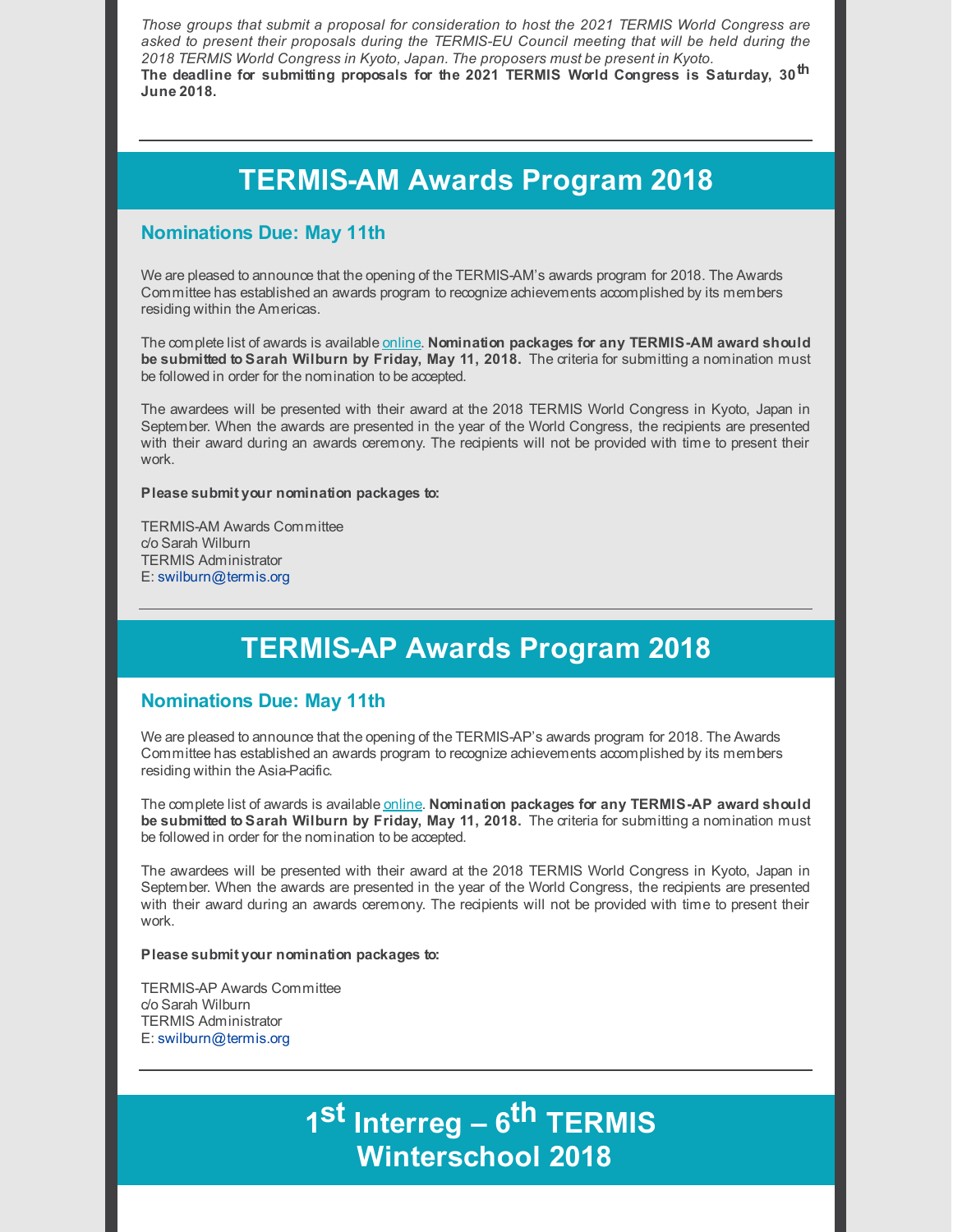

### **On the Top of Science**



If a great opportunity presents itself, why wait another year? The otherwise biannual TERMIS Winterschool returned in 2018 as a joint event with *Interreg*, putting mechanobiology in the spotlight. From January  $14^{\text{th}}$  to 17<sup>th</sup> an international group of scientists and students met in Radstadt, Austria, to discuss this innovative field. Focusing on in vitro and in vivo preclinical models the presenters shared experiences all the way from cell sources to specific applications. The last day offered insights in imaging methods.

Throughout the meeting the talks highlighted the cooperation between the *Interreg* partners. The first ground was broken by Severin Mühleder from the

hosting Ludwig Boltzmann Institute for Experimental and Clinical Traumatology (LBI Trauma), Vienna, who described the role of G protein-coupled receptors in mechanobiology. His presentation was followed by a range of exciting aspects like the Lab-on-a-Chip Technologies introduced by Peter Ertl from the Technical University Vienna or the Hippo signaling pathway mechanism which was planned to be presented by Giancarlo Forte from the St. Anne's University Hospital Brno. As he got the great news of becoming a father, it was his student Jorge Oliver De La Cruz who gave an insight on it. The successful conclusion on the last day of the meeting was given by Dan Kytyr from the Czech Academy of Sciences and by Patrick Heimel from the LBI Trauma. Both were presenting their work in the field of micro-computed tomography. But also apart from the Interreg members, the whole group showed the internationality characteristic for science. Among the invited speakers were Sahar Salehi from the University of Bayreuth as well as Peter Zammit and Nicolas Figeac who made their way from King's College London to participate in the event. That long distances are not an obstacle even if something gets in the way of travelling was proven by Darja Marolt, who simply joined via video call.

Beside the scientificinterchange there was enough time for wellness and sports. Whether you appreciated the relaxed atmosphere in the spa or the location next to the slope, the great hotel "Zum Jungen Römer" offered plenty of opportunities which were also a benefit for networking. The social highlight was the traditional sledge ride on the last evening, defying the thick flurry of snow, followed by a spontaneous snowball fight.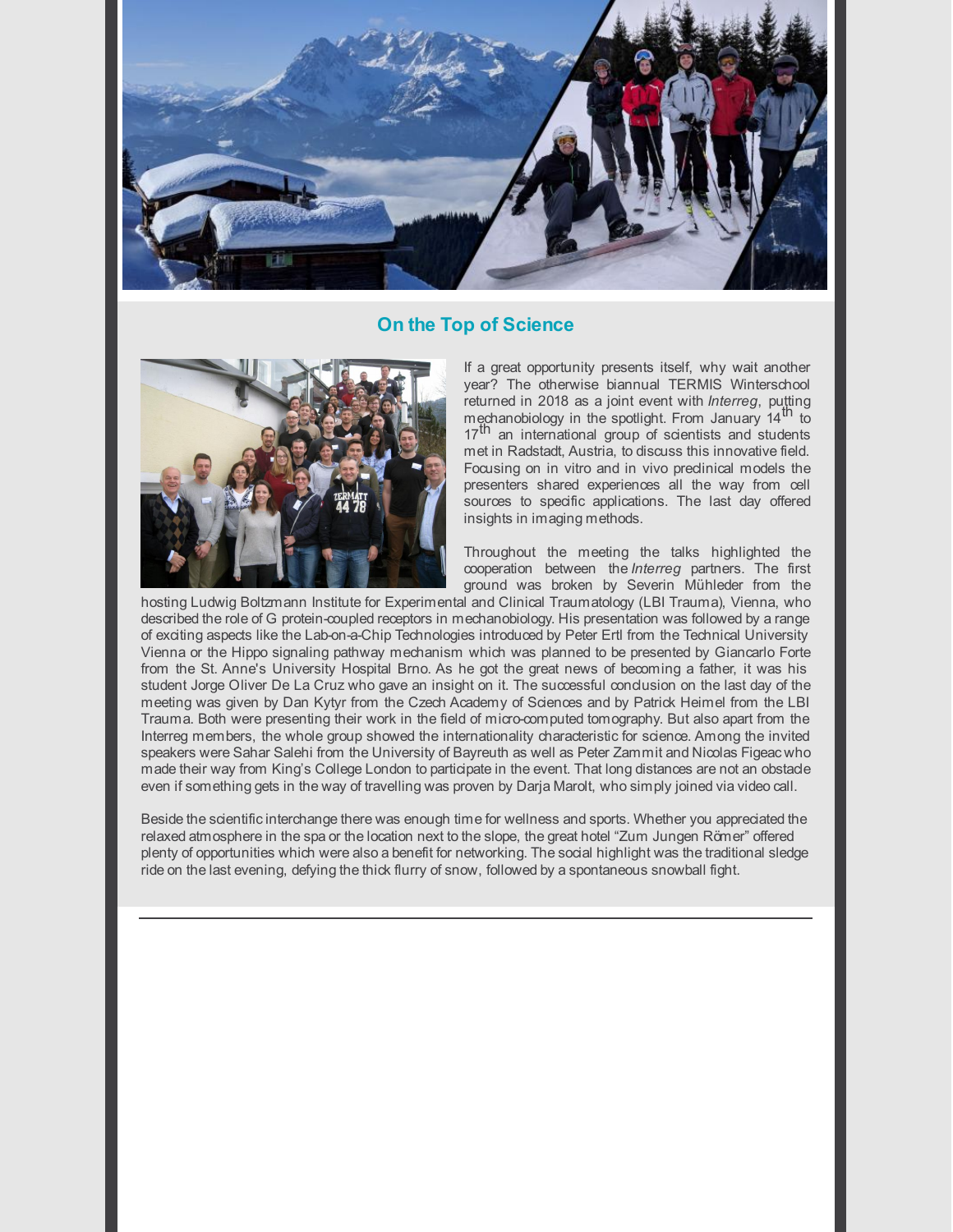University • University of Washington • Kyoto University • Mayo I Iniformed Service University • Emory University • Kessler Foundation • UW Medicine • University Dregon Health/and Science University Mayo Clinic Emory University • Fondazione Don Carlo Iniversity of California San Francisco • Wayne State University • Indiana University • Kyoto Univ ersity of Pittsburgh . Kyoto University . Mayo Clinic . Indiana University . Stanford/Palo Alto V Stanford/Palo Alto VA Rehabilitation R&D REAP Emory University . Unj f California Jealth and Science University Mayo Clinic . Kessler Foundation . Univ ngton an ndiana University . UW Department of Rehabilitation Medicine . Condazione Don Carlo Goocchi . UNiversity of Washington In University of Pittsburgh Stanford/PV SAlto VA Reha Iniversity . University Hospital of PAa . Mayo Clinic Uniformed Service University • Kyoto Univers Vayne State University Kessler Foundation of Virginia Andiana University . U

Seventh Annual International

**Regenerative Rehabilitation** 

and UW Department of Rehabilitation Medicine

Universit Where applied biophysics meets tissue engineering and cellular therapies OCT. 11-13, 201 Hosted By: University of Washington Medicine, Institute for Stem Cell and Regenerative Medicine.

# **Upcoming Meetings**

TERMIS [Endorsement](http://files.constantcontact.com/f365ec19601/8613f747-629b-4dcb-b7fd-b73a7d00878d.docx) Request Form

ersity Kessler Foundation

**Emory University** 

Interested in endorsement by TERMIS. Please complete and submit the form to the TERMIS Administrator.

The request will be provided to the TERMIS Endorsement Committee for review and consideration of

endorsement.

**List of [Upcoming](https://www.termis.org/meetings_upcoming.php) Meetings**

# **2019 TERMIS Conferences**